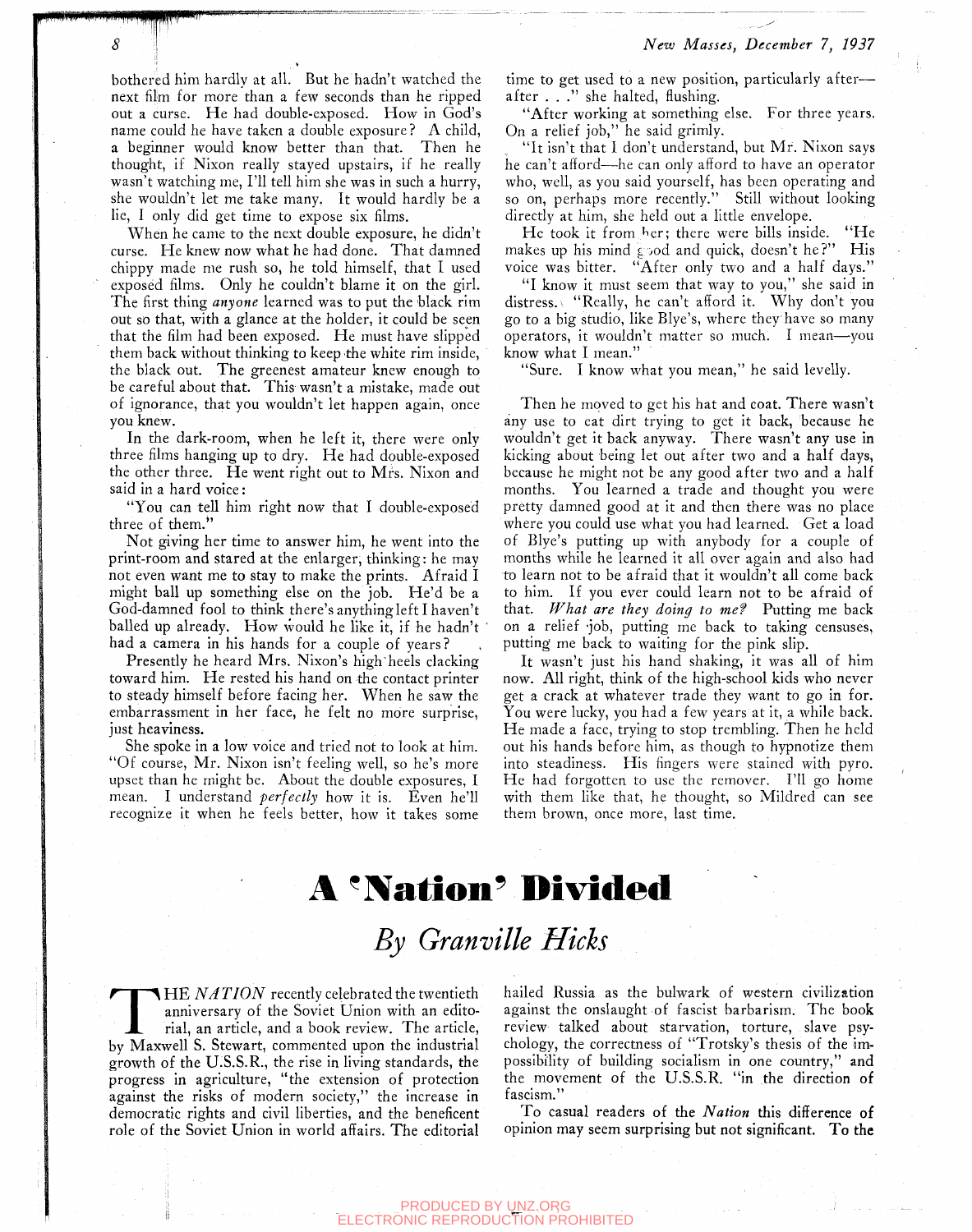regular reader, however, it will seem very significant and not in the least surprising. Some four years ago the book-review section seceded from the rest of the magazine, and it still exists in a state of rebellion. On the whole, the *Nation* has remained true to its traditions. It has been a liberal magazine, providing a forum for the various points of view the editors regarded as progressive. It has published articles for and against the Soviet Union, for and against the people's front in France, for and against the loyalist government in Spain, for and against the Communist Party. From our point of view, it has often been open to criticism, but it has taken the right side on many issues, and it has always tried to be fair.

The book-review section, on the other hand, has taken the wrong side on most issues, and it has not been fair. About what is the right and what the wrong side there can be infinite argument. About the lack of fairness there can be no argument at all. The bias of the *Nation's* book-review section can be proved.

Let us look, for example, at recent books on the Soviet Union. What is generally conceded to be the most important of recent studies, the Webbs' *Soviet Communism,* was given by the *Nation* to Abram Harris. Of the quality of the review, Louis Fischer, the *Nation's* own Moscow correspondent, has said all that needs saying. "He uses the review," Mr. Fischer wrote in a letter to the editors, "to air his own threadbare, shopworn, and uninteresting prejudices against the Soviet Union, which, I think, he has never seen. . . . What I miss is an evaluation of the service which the Webbs have performed in giving us a rich, comprehensive account of the workings of the Soviet system. . . . Where the Webbs fall down miserably—in their criticism of the Third International—Harris finds them 'more realistic.'

Albert Rhys Williams's *The Soviets* and Anna Louise Strong's *The New Soviet Constitution* have not, so far as I can discover, been reviewed at all. On the other hand, when André Gide reported unfavorably on his visit to the U.S.S.R., the *Nation* could not wait for the book to be translated and published in this country, but brought out Immediately a special and laudatory article by M. E. Ravage, its Paris correspondent.

And now. In this issue with the article and editorial commemorating the twentieth anniversary of the Soviets, we find a three-page review by Edmund Wilson. Seven books were given to Mr. Wilson, two of them pro-Soviet, five opposed. One of the pro-Soviet books. Dr. Gantt's *Medical Review of Soviet Russia* [Issued in the United States as *Russian Medicine]* Is judiciously described as containing some important facts. The other, which is dismissed in a contemptuous paragraph, Is Lion Feuchtwanger's *Moscow, 1937,* published four months ago. Feuchtwanger, you know, was impressed by what he saw in the U.S.S.R., and therefore his book —Instead of being hailed In a special article—Is belatedly and maliciously reviewed by Mr. Wilson. The five anti-Soviet books, according to Mr. Wilson, "fill in a picture as appalling as it is convincing."

Within the past year, so far as I can discover, only one book on the Soviet Union was assigned *to* a pro-Soviet reviewer. That was Trotsky's The Revolution

. Tiplii in kalendari kalendari kalendari kalendari kalendari kalendari kalendari kalendari kalendari kalendari

Nor is it only with books on the Soviet Union that the bias becomes apparent. In 1936 Earl Browder, general secretary of the Communist Party, published a book called What Is Communism? The Nation assigned it to Louis M. Hacker. From any point of view, the choice was not a happy one, for Mr. Hacker, as a historian, concentrated his attention on Browder's discussion of the American past, and thus devoted most of his review to one chapter out of Browder's twenty-one. But, apart from the question of proportions and the relevance of the review, the significant point is that the literary editor of the *Nation* knew in advance that Mr. Hacker's review would be a bitter denunciation of the Communist Party and all its works.

James S. Allen's *The Negro Question in the United States* was assigned to Sterling D. Spero, whose quarrel with the position Mr. Allen takes was familiar to most well-informed persons. Maurice Thorez's *France Today* and Ralph Fox's *France Faces the Future* were reviewed by Suzanne LaFollette, who had hitherto not been known as an authority on either France or politics, but who, as a disciple, at least so far as the people's front is concerned, of Leon Trotsky, could be .depended on to attack the Communist International and to question the integrity of Fox and Thorez . *Spain in Revolt,*  by Harry Gannes and Theodore Repard, was given to Anita Brenner, who devoted her entire review—entitled "Let's Call It Fiction"—to attacking the authors and denouncing the people's front in Spain.

During the same period, I hasten to say, five books that are, in various ways, sympathetic to the views of the Communist Party were given favorable reviews: my *John Reed,* Spivak's *Europe Under the Terror,*  Anna Rochester's *Rulers of America,* Joseph Freeman's *An American Testament,* and Angelo Herndon's *Let Me Live,* reviewed by Max Lerner, Frederick L. Schuman, George Marshall, Louis Kronenberger, and Horace Gregory. So far as I can disengage myself from the political convictions that are involved in my estimate of all the books, and the personal prejudices involved in my estimate of one, I think the reviews were, from the liberal point of view that the *Nation* Is supposed to represent, more adequate than the reviews by Hacker, Spero, Miss LaFollette, and Miss Brenner. I also think it is worth pointing out that these books do not raise very sharply the issues at stake between the Communist Party and the Trotskyites. Finally, it is obvious that not one of the five reviewers can be regarded as a spokesman of the Communist Party, and some of them are, as a matter of fact, critical of its policies. However, I want it on the record that these five books received favorable reviews in the *Nation.* 

Does this disprove my charge that the literary section of the *Nation* is biased? I am afraid not. It only indicates that the bias does not operate all the time-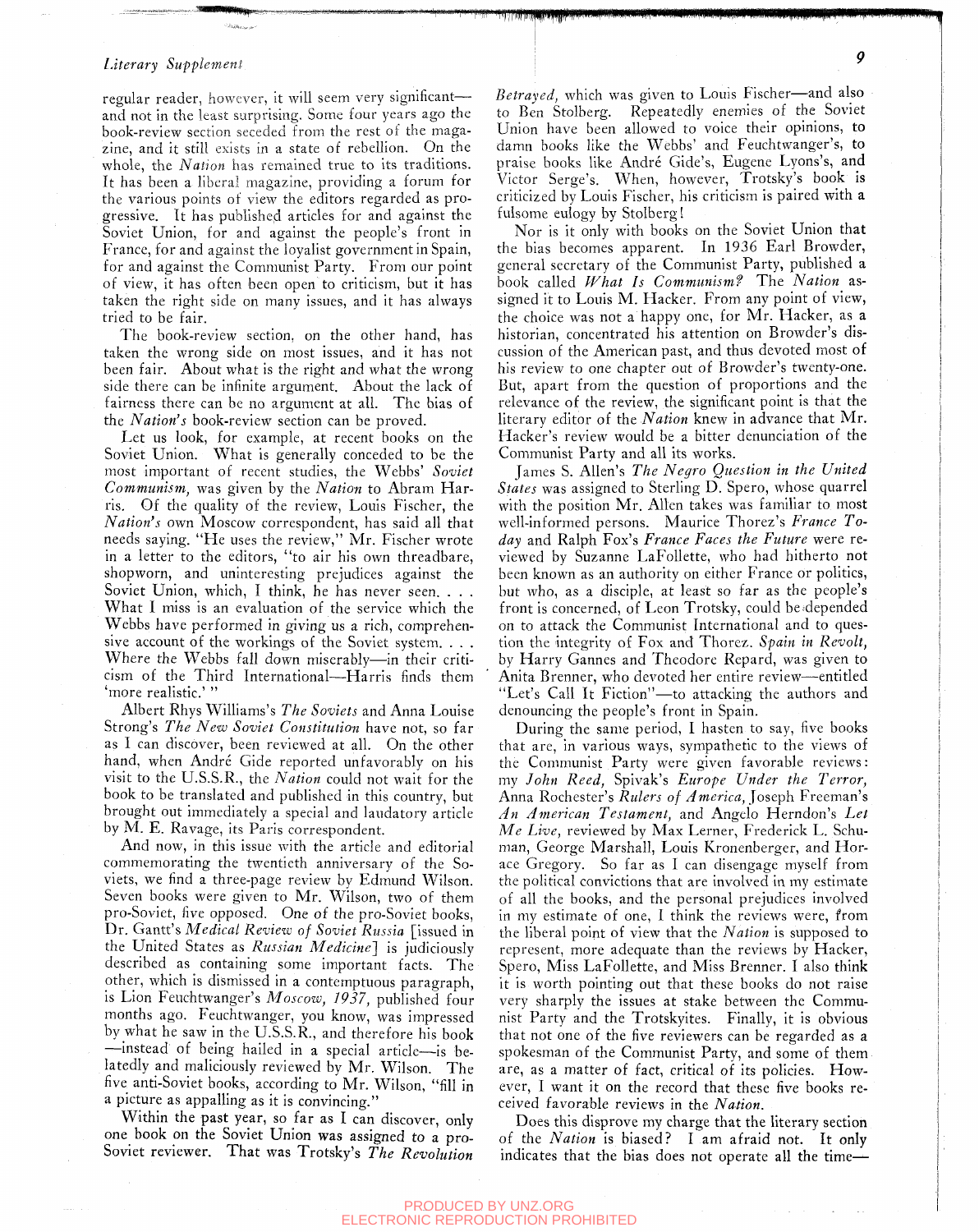**J;3-^^|l(l|flH"'** 

perhaps because it would be too easily discovered if it did. I have spoken of the way books on the Soviet Union have been reviewed, books on the policies of the Communist Party in the United States, books on the people's front in France, a book in defense of the loyalist government of Spain; I have said that the *Nation*  neglected two important books on the U.S.S.R., and I might' add that it also failed to review Dutt's *World Politics* and William Z. Foster's *From Bryan to Stalin.* 

10

But what reveals the bias of the literary section beyond any question is that the Communist Party is never allowed to speak for itself. It is at least four years since there appeared in the *Nation* a review by a person who could by any stretch of the imagination be regarded as the party's spokesman. A few sympathizers have reviewed for the magazine, it is true, but for the most part books far removed from the struggle over communism. Books opposed to the Communist Party have been given to reviewers opposed to the Communist Party. Who reviewed James Rorty's *Where Life Is Better?* Anita Brenner. Who reviewed Charles Rumford Walker's *American City?* James Rorty. Who reviewed Fred Beal's *Proletarian Journey?* Rorty reviewed it, and then Edmund Wilson reviewed it again. Did it occur to the literary editor that, in the interests of the forum principle, Beal's book might be given to someone who held different opinions of the Soviet Union? No, it was reviewed twice, and both times by persons who, everyone knew, would endorse Beal's attack.

When Mr. Wilson's *Travels in Two Democracies*  appeared, it was conceivable that *Nation* readers might be interested in hearing the other side, but the book was reviewed by Margaret Marshall. Philip Rahv was given Celine's *Mea Culpa,* and, though he could not praise the book, he took the occasion to approve Celine's disapproval of "the present Soviet leaders." Sidney Hook disagreed with Albert Weisbord's *Conquest of Power,* but he used his review to attack "the opportunist leadership of the Communist Party."

It becomes perfectly apparent that the policy of the book section of the *Nation* is not the policy of an open forum. I can remember a time when Communists were asked to review for the *Nation,* but that has not happened since the end of 1933, when Joseph Wood Krutch became literary editor. With his arrival, the Communists went out and the anti-Communists came in. Anita Brenner attacked Hugo Gellert's *Capital.* Edna Kenton praised Tchernavin's *Escape from the Soviets.*  Reinhold Niebuhr was given a page in which to praise the pamphlet, *Socialism's New Beginning.* James Burnham devoted a review of Palme Dutt's *Fascism and Social Revolution* to the thesis that "acceptance of the line of the Communist International means political blindness,"

Meanwhile it became reasonably certain that any left-wing novel would be damned in the *Nation.* Cool indifference or forthright condemnation met Albert Halper's *The Foundry,* Josephine Herbst's *The Executioner Waits,* Waldo Frank's *Death and Birth of David Markand,* Edward Newhouse's *You Can't Sleep Here,* Thomas Boyd's *In Time of Peace,* Erskine Caldwell's *Kneel to the Rising Sun,* Clara Weather-

wax's *Marching, Marching!,* and Isidor Schneider's *From the Kingdom of Necessity.* Nobody argues that they are all masterpieces, but the unanimity of Mr. Krutch's reviewers is a little suspicious. Only last spring he handed three left-wing novels to James T. Farrell for exactly the kind of strong-arm job for which Mr. Farrell is notorious.

During these four years Mr. Krutch's own war against communism has been conducted in his dramatic ^ criticism, in essays on hterature, and even in political articles. No Communist has been allowed to talk back. When Mr. Krutch's series of articles. *Was Europe a Success?*, was published in book form, it was assigned, not to a Communist, but to Harry Elmer Barnes, a Scripps-Howard liberal. And Mr. Krutch has protected his friends: parts of Farrell's *A Note on Literary Criticism* had appeared in the *Nation,* and therefore the policy of the good controversy would have suggested that the book's reviewer should be chosen from the many critics Farrell attacked, but it was given to Edmund Wilson, who was chiefly concerned to add a few criticisms of the Marxists that Farrell had been unable to think of.

Dr. Krutch's anti-Communist obsession reached its height when he joined the American Committee for the Defense of Trotsky. Criticized for his action, Mr. Krutch insisted that his interest in Trotsky "was exclusively an interest in fair play." To most of us that interest had seemed quite dormant during the past decade, as one case after another of injustice failed to rouse him to protest. Nevertheless, no one suspected him of being a Trotskyite. We merely felt that he joined the Trotsky Committee for the sake of attacking the Communist Party, just as, for three years, he had been using only too eager Trotskyist reviewers to attack Communist books.

Dr. Krutch has given up the literary editorship to return to the academic life, but the situation on the magazine does not seem to have improved under his successor, Margaret Marshall. Those who were present at the second American Writers' Congress will recall a little group of individuals whose purpose in attending seemed to be to prevent the congress from accomplishing the ends for which it was convened. Chief among the disrupters were Dwight MacDonald, Mary Mc-Carthy, Philip Rahv, and William Phillips. All of them have been contributing to the *Nation,* and it is apparent that Miss Marshall, in her new position, counts on this litde coterie, in addition to the larger group of enemies of the Communist Party assembled by her predecessor.

In the relatively short time since Dr. Krutch's retirement, Rahv has been the most active, and it is interesting to trace his career. Prior to the Writers' Congress, his attacks on communism had been cautious. After the congress, reviewing Ostrovski's *The Making of a Hero,* he virtually announced his open anti-communist campaign with a characteristically cheap innuendo: "Marxists, being fond of discerning contradictions in the social process, ought to apply their analytic prowess to investigating the discrepancy between the prodigious dimensions and meanings of the October revolution and the feeble records of it recently produced